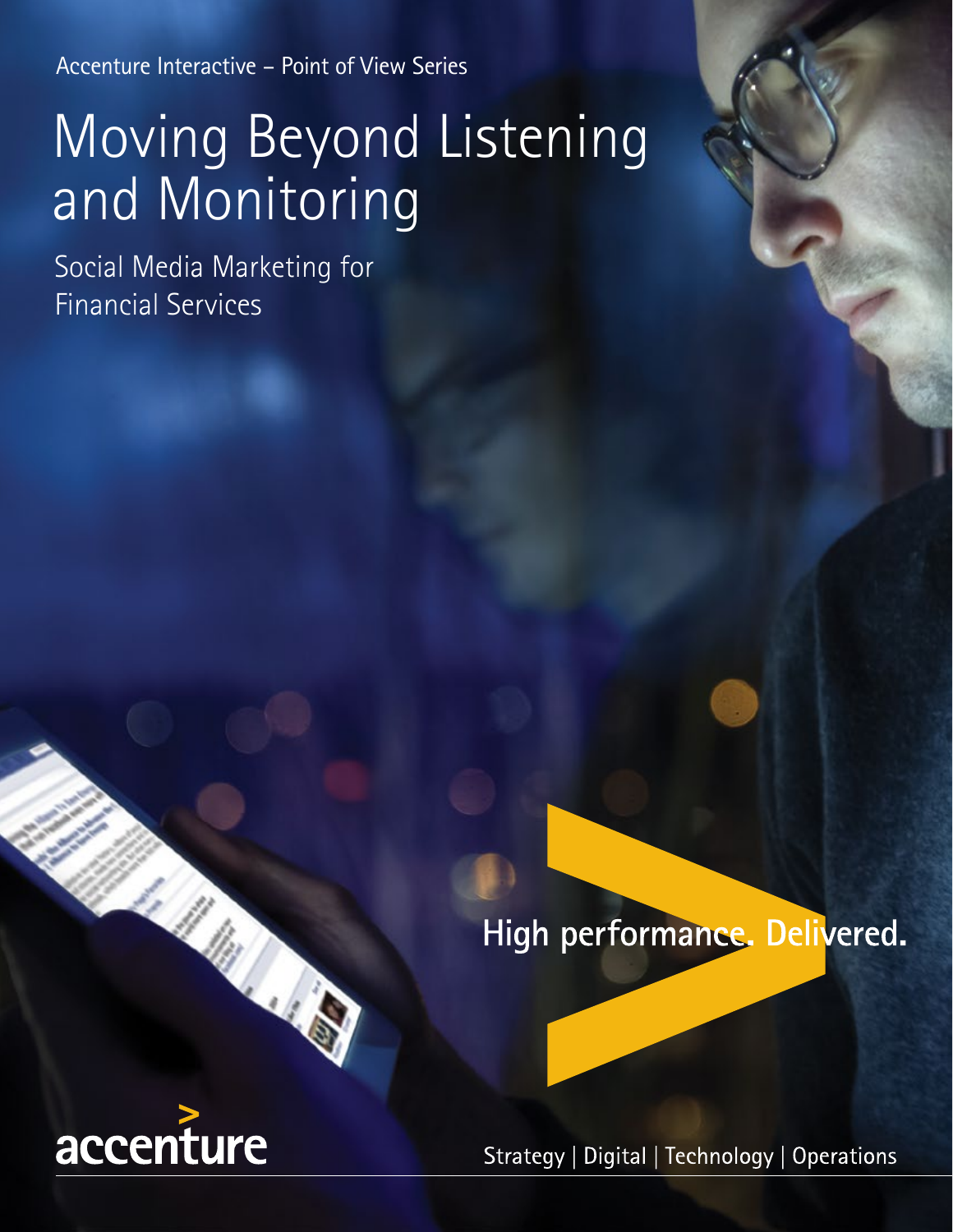# Don't just listen; learn and earn

## Social Media Marketing for Financial Services

Today, financial services consumers have moved beyond just using the Internet as an information-gathering tool, to using both the Internet and mobile channels for an interactive, even social, experience.

Social networks are growing at pace; by 2017, the global social network audience is expected to total 2.55 billion.<sup>1</sup>

In the UK, the percentage of customers willing to give personal information to their bank online in exchange for better value or tailored services more than doubled from 2012 to 2014. $^2$  And recent Accenture consumer research shows that nearly a third of consumers use information from social media sites when evaluating retail banking products and services. While still a minority, many consumers want companies to get directly involved in contributing to discussions on social media, and nearly one in four are more likely to do business with a company that they know they can interact with in a social media environment. $3$ 

Many financial services firms have responded by using social media to listen to their customers and monitor their brands. However, they are not yet using it to generate tangible business benefits. With advances in optimization tools, analytics and software, social media is now much more a science than an art. It can be a very effective means to build a community and engage with the consumer in a more personal way. By harnessing the power of analytics and integrating social media insights holistically into the company's marketing strategy, financial services firms can drive growth, increase operational efficiency and reduce risk.

> You **Tube**

1 "Social Networking Reaches Nearly One in Four Around the World," eMarketer Inc., June 18, 2013. Retrieved September, 8th 2014 from: http://www.emarketer.com/Article/Social-Networking-Reaches-Nearly-One-Four-Around-World/1009976

( စ-

<sup>2</sup> "Winning the race for relevance with banking customers", Accenture 2014, Retrieved September, 8th 2014 from: http://www.accenture.com/SiteCollectionDocuments/PDF/Accenture-UK-Financial-Services-Customer-Survey.pdf

in

<sup>3</sup> "The Digital Customer: It's Time to Play to Win", Accenture Global Consumer Pulse Research 2013. Retrieved September, 8th 2014 from: http://www.accenture.com/us-en/Pages/insight-digital-customer-play-to-win-summary.aspx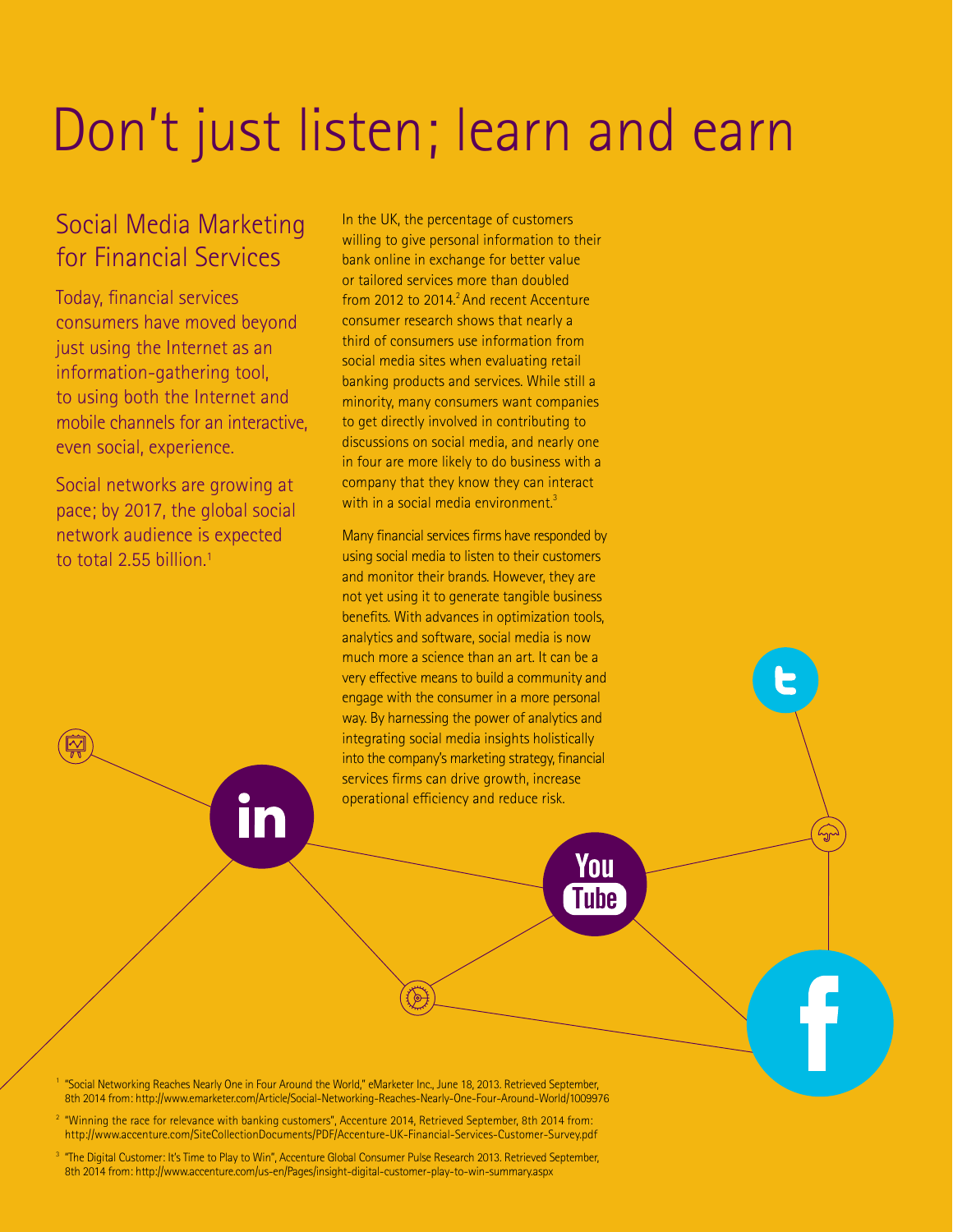# Social innovation

Leading financial services companies are increasingly using social media marketing with strong results. American Express pioneered several successful online initiatives that monetized the unique features of social media, such as location check-ins for discounts with Foursquare (Sync, Explore, Save) and discounts through Facebook (Link, Like, Love).<sup>4</sup> These programs worked by linking the individuals' American Express cards to their Facebook account and delivering deals and offers based on Facebook activity, pages that were liked and shared, as well as the activities of Facebook friends. With just one click, the discount was attached to the user's account. When the related transaction occurred with the corresponding Amex card within a specific time period, a statement credit was automatically applied. The promotion offered customers an integrated way to earn rewards for using their Amex card, promoting loyalty and affinity with the brand. What was the benefit to American Express? A positive response and greater sharing of content by users due to highly tailored offers – both leading indicators of greater customer satisfaction and retention.

## Social innovations getting results:

- Launching a competition to make consumer engagement more robust
- Launching an innovative digital campaign allowing new customers to choose their relationship manager
- Launching a stock trading application to attract the new class of retail investors
- Providing customers with a wide range of products, offers, and initiatives via social media
- Using "e-commerce offers" to promote the online branch
- Offering personal customer alerts and customer care
- Creating dedicated accounts for any customer segment or topic to enable followers joining live discussions around several areas of interest.

4 "American Express Launches "Link, Like, Love" on Facebook", American Express, July 2011. Retrieved August, 28th 2014 from:http://about.americanexpress.com/news/pr/2011/link.aspx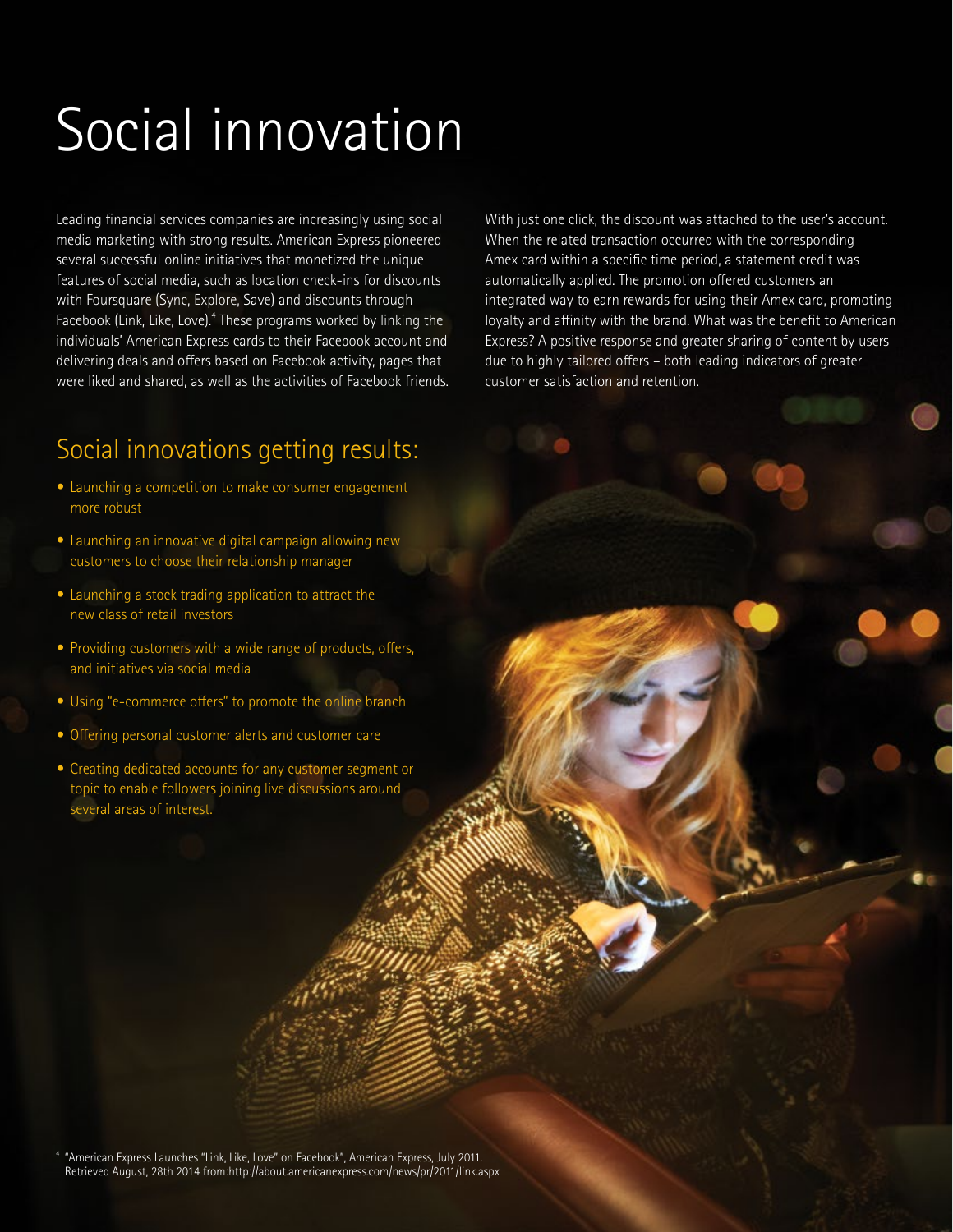# Getting real results

While most financial services firms are using social media to some extent, the vast majority is stopping short of using it to engage customers – leaving substantial business benefits unrealized. Social media marketing is no longer about passively listening to customers or conducting stealth experiments. A successful social media program hinges on:

- Understanding the relevant social audience and the organization's goals and limits
- Mapping customer needs to a social experience that the organization can deliver
- Enabling the organization with the right capabilities to execute.

Financial services firms have the opportunity to build on their market presence, brand awareness and marketing expertise to drive significant business impact through social media (Figure 1).

## Figure 1: Tangible Business Results from Social Media

| Drive organic<br>growth                           | Increase operating<br>efficiency      | Reduce risks                                    |
|---------------------------------------------------|---------------------------------------|-------------------------------------------------|
| Increase customer<br>acquisition<br>Improve cross | Lower cost to sell/<br>cost to serve  | Manage brand<br>reputation                      |
| selling/SoW<br>Increase customer<br>retention     | Optimize marketing<br>spending/effort | Innovate risk<br>management/fraud<br>prevention |

in

© 2014 Accenture. All rights reserved.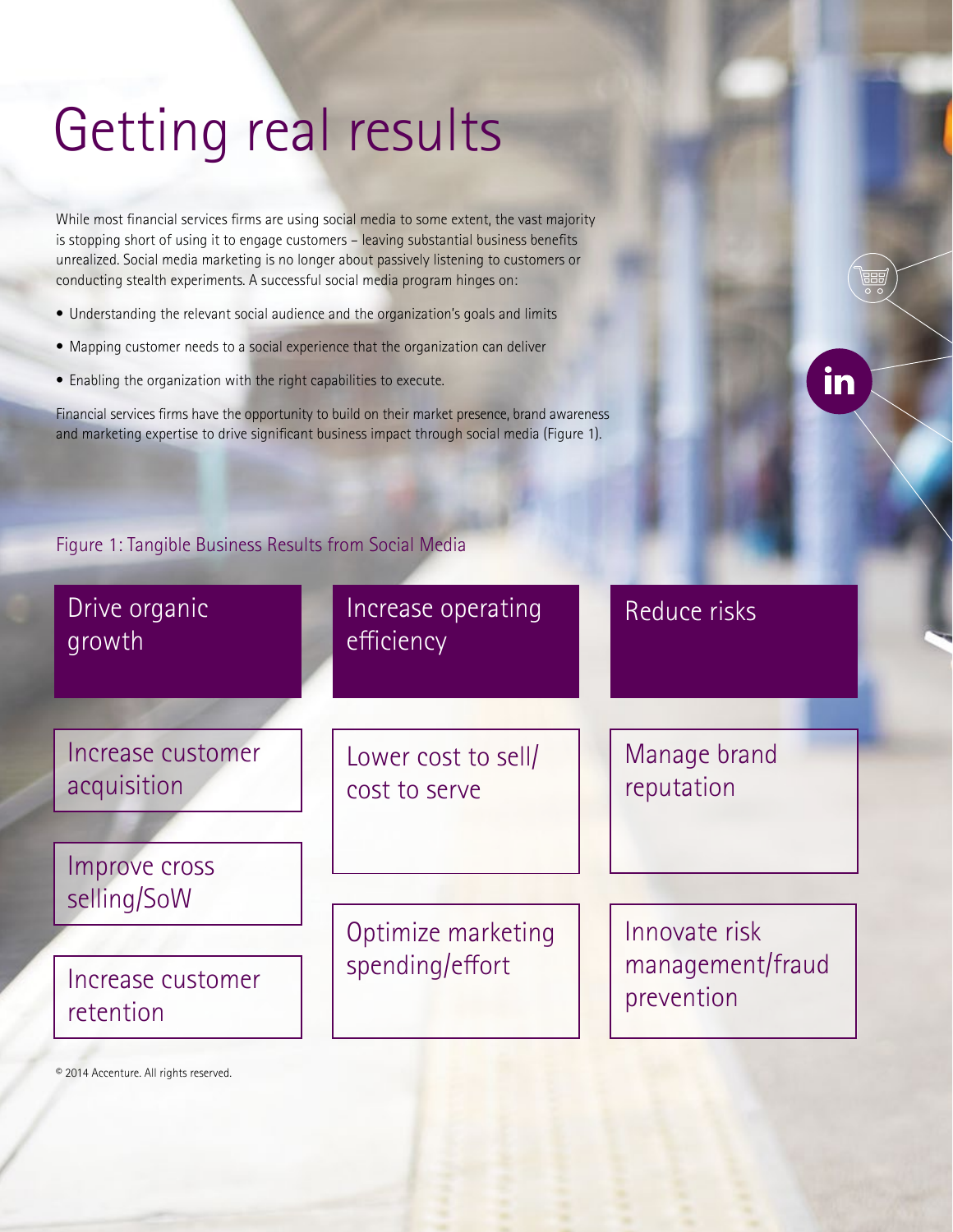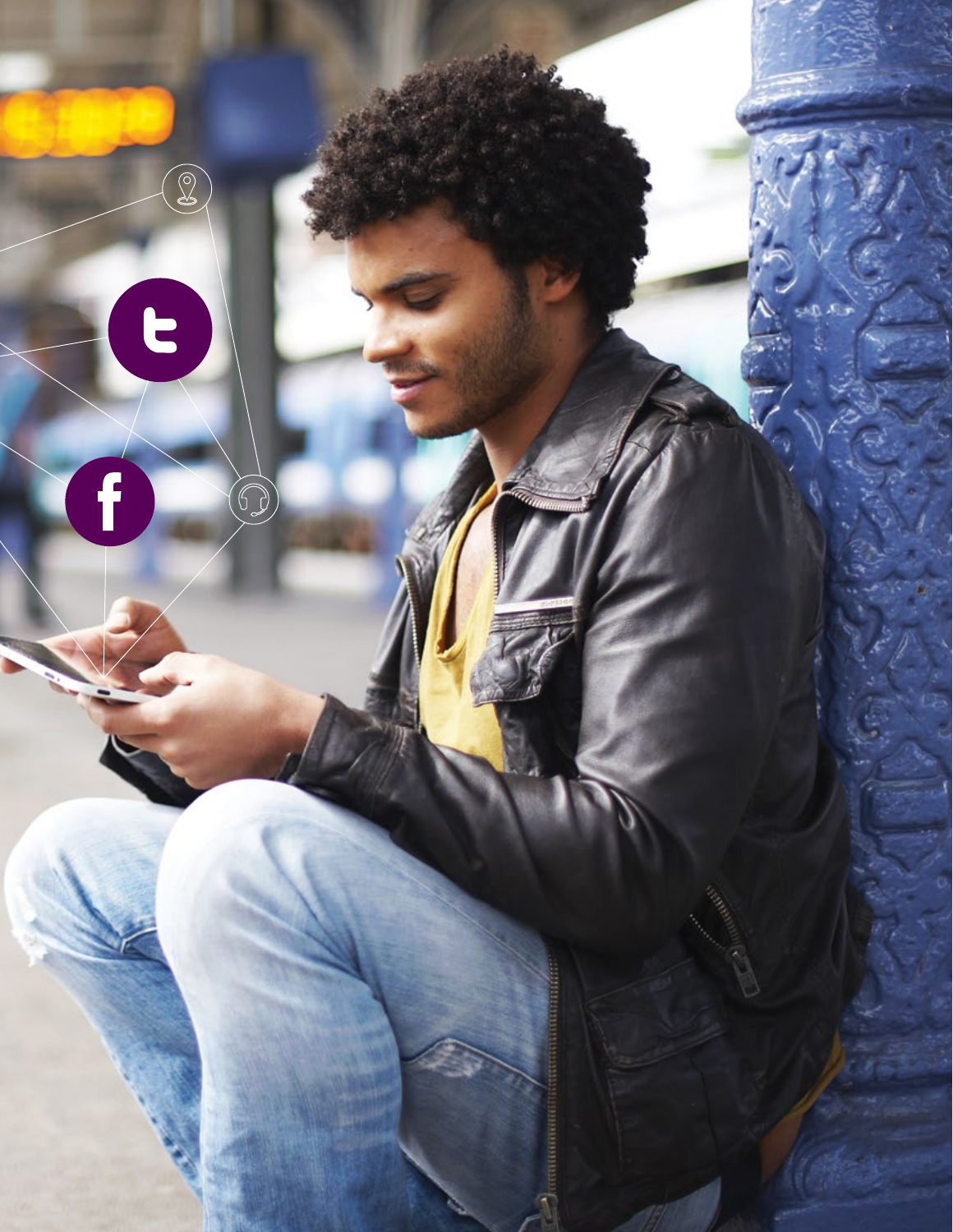# Driving organic growth

Social media offers new customer information such as personal attitudes, hobbies and needs that could help acquire customers and nurture existing relationships, both of which drive organic growth. This new customer information can enhance customer intimacy and customer insight and move marketing toward delivering personalized sales and service experiences. An enriched customer profile can help identify sweet spots in existing segments, select microtargets and launch personalized cross selling and acquisition campaigns.

In this way financial services firms can gain actionable insight on customer needs (using such techniques as interest graph analysis and activity feed analysis) and life events at an individual, friends and family level. They can also leverage marketing automation and campaign management platforms to deliver personal marketing campaigns.

For example, they can identify individual customers through connections on LinkedIn, position personalized interest/hobby related offers based on Facebook likes and directly initiate customer dialogues using Twitter.

Gamification is another key tactic to enrich the customer experience, as well as to design products whose properties evolve according to social sharing. And financial services firms are able to design experiences with network dynamics in mind. A significant part of the buying decision process now happens in review and comparison sites, communities or crowd sourced content services. In this environment, financial services firms can extend their sphere of influence through proactive analysis, outreach and relationship management activities, and by enticing loyal customers to spread their influence.

## Social In Action

In 2013, Indian bank ICICI launched "Pockets by ICICI Bank", an app allowing customers to access their accounts and conduct a wide variety of banking transactions directly from its Facebook page.

This social media strategy targets the more than 82 million Facebook users throughout India, 40 percent of whom are under age 30. Since launching its Facebook page the bank has amassed more than three million "likes" and continues to build out new "Pockets" capabilities to make banking simpler and easier for its customers.

Source: [http://www.informationweek.in/](http://www.informationweek.in/informationweek/news-analysis/282804/icici-bank-launches-facebook-app-allows-customers-pay-friends-split-expenses?utm_source=reference_article) [informationweek/news-analysis/282804/icici-bank](http://www.informationweek.in/informationweek/news-analysis/282804/icici-bank-launches-facebook-app-allows-customers-pay-friends-split-expenses?utm_source=reference_article)[launches-facebook-app-allows-customers-pay-friends](http://www.informationweek.in/informationweek/news-analysis/282804/icici-bank-launches-facebook-app-allows-customers-pay-friends-split-expenses?utm_source=reference_article)[split-expenses?utm\\_source=reference\\_article](http://www.informationweek.in/informationweek/news-analysis/282804/icici-bank-launches-facebook-app-allows-customers-pay-friends-split-expenses?utm_source=reference_article)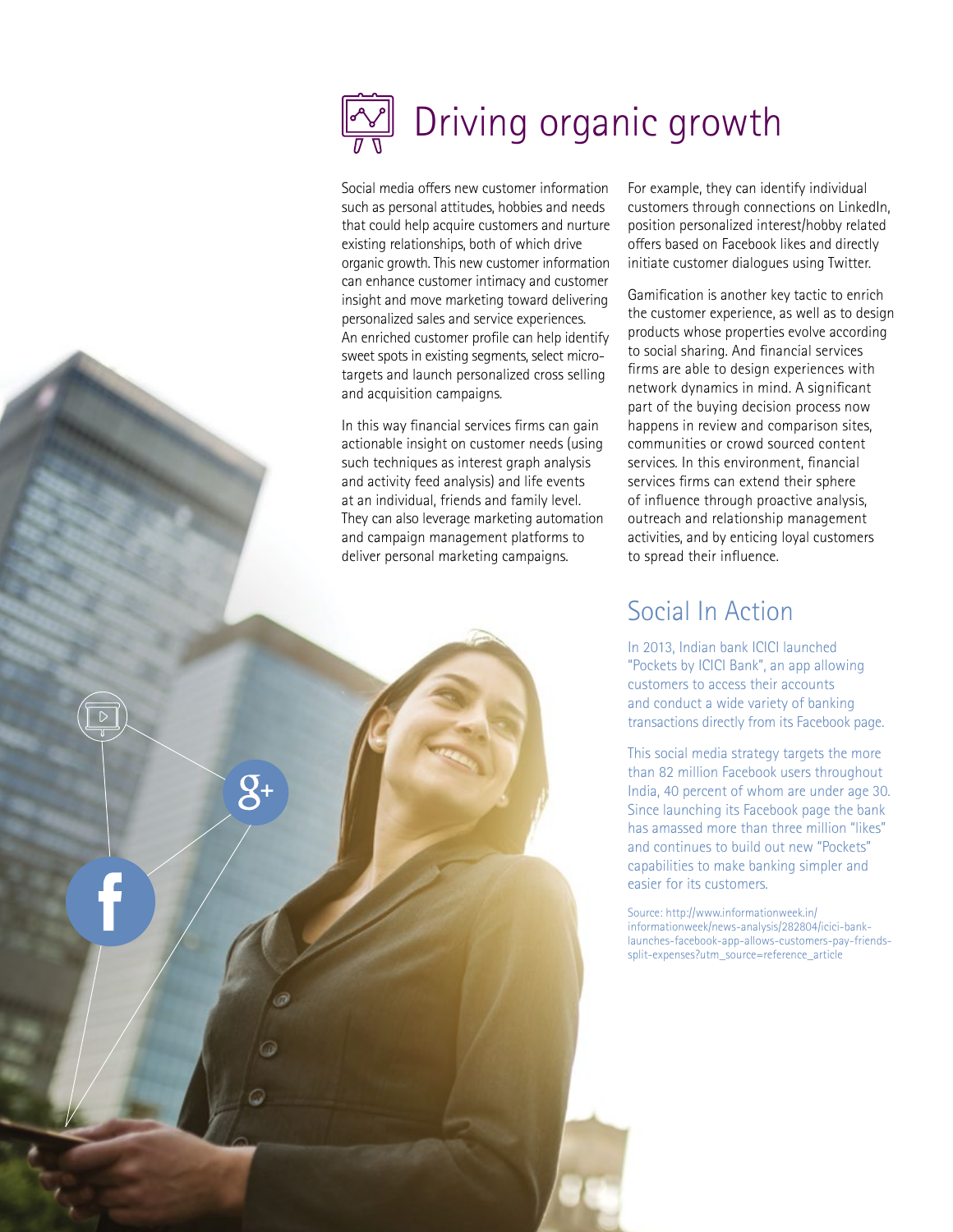

Social media can be harnessed to "improve the basics" including lowering cost to sell and cost to serve and optimizing marketing spending. By seamlessly integrating current customer service workflows with social media components, financial services companies are already able to leverage the crowd effect, exploiting the potential of user-generated content such as in Q&A platforms.

Financial institutions can also employ a resource sharing approach, converging different media and channels. In this way skilled customer service workers can provide services through different channels achieving higher efficiency at a lower cost.

From a brand awareness perspective, traditional marketing techniques, such as word-of-mouth and member-get-member, might increase their power by leveraging greater reach and resonance of the marketing message, where a single commercial "meme" could reach a huge audience instantly. The famous Oreo tweet during the XLVII Superbowl "You can still dunk in the dark" generated more than 500 million impressions with 0 dollars in media spending.<sup>5</sup>

While the Oreo tweet is impressive in the reach and impact it achieved, these kinds of successes are opportunistic. Social now needs to be much more of a science, orchestrated to seek success without requiring a spontaneous moment or event. In a data-centric way, social can methodically drive operating efficiencies and optimized spending.

## Social In Action

The Barclaycard Ring MasterCard, offered by global financial services provider Barclays PLC, is the first credit card to be designed and built through crowdsourcing. The Ring community platform allows community members to share ideas with Barclaycard and to help each other on a variety of financial questions. Customers are engaged in the product design and enhancement, building loyalty, peer-support and word of mouth. Combined with other voice of the customer initiatives this program has decreased customer complaints by 50%, and increased customer retention by 25%, resulting in an annualized benefit of over \$10 million.

Source: "Barclaycard Ring", Barclaycard, Retrieved September 8th 2014 from: <http://www.barclaycardring.com/> "The Barclaycard Story", Lithium. Retrieved September, 8th 2014 from: [http://www.lithium.com/why-lithium/](http://www.lithium.com/why-lithium/customer-success/barclaycard) [customer-success/barclaycard](http://www.lithium.com/why-lithium/customer-success/barclaycard)

## $\curvearrowleft$  Reducing risks

A big component of the financial services business is about sizing, anticipating and managing risks. For insurance companies, risk is a core component of the value chain; for banks it is a long-term bet and for capital markets it is a driver of higher returns. Furthermore, Accenture's consumer research showed that brand reputation and trustworthiness are key satisfaction drivers among customers.<sup>6</sup>

By identifying early signals and acting on (not just gathering) intelligence from consumer and business social data, social media could help to dramatically innovate reputational risk management. Looking at the customer within this broader network of relationships would introduce new approaches to help prevent fraud and better assess risk profiles.

Banks are already starting to understand local businesses by analyzing bill payments, money transfers and evaluating the micro-market from an economic standpoint to better assess default risks and capital requirements for specific loans. Through social media marketers and risk managers will have an extended view of customers within their network.

## Social In Action

UBS, a leading global financial services provider, observed that understanding what is being published in social media is vital to effective communications, risk management and brand protection. Working with Accenture, UBS built a more functional social media monitoring capability delivered through global standardized services, scalable technology and methodology. The service operates in four different languages utilizing native speakers with industry backgrounds to eliminate mundane postings, spot irony and understand context. UBS gets a more comprehensive view and may conduct campaign-related monitoring at short notice and at a relatively low fee.

Through this new capability, UBS has a holistic perspective in the digital social world and may fulfill important business objectives in the area of reputation management and customer trust.

Source: "UBS: Outsourcing Social Media Monitoring", Accenture. Retrieved September, 8th 2014 from: [http://www.accenture.com/us-en/Pages/](http://www.accenture.com/us-en/Pages/success-ubs-social-media-monitoring.aspx) [success-ubs-social-media-monitoring.aspx](http://www.accenture.com/us-en/Pages/success-ubs-social-media-monitoring.aspx) 

<sup>5</sup> "Dunking in the dark", 360i, Retrieved August, 28th 2014 from: http://www.360i.com/work/oreo-super-bowl/

<sup>6</sup> "The Digital Customer: It's Time to Play to Win", Accenture Global Consumer Pulse Research 2013. Retrieved September, 8th 2014 from: http://www.accenture.com/us-en/Pages/insight-digital-customer-play-to-win-summary.aspx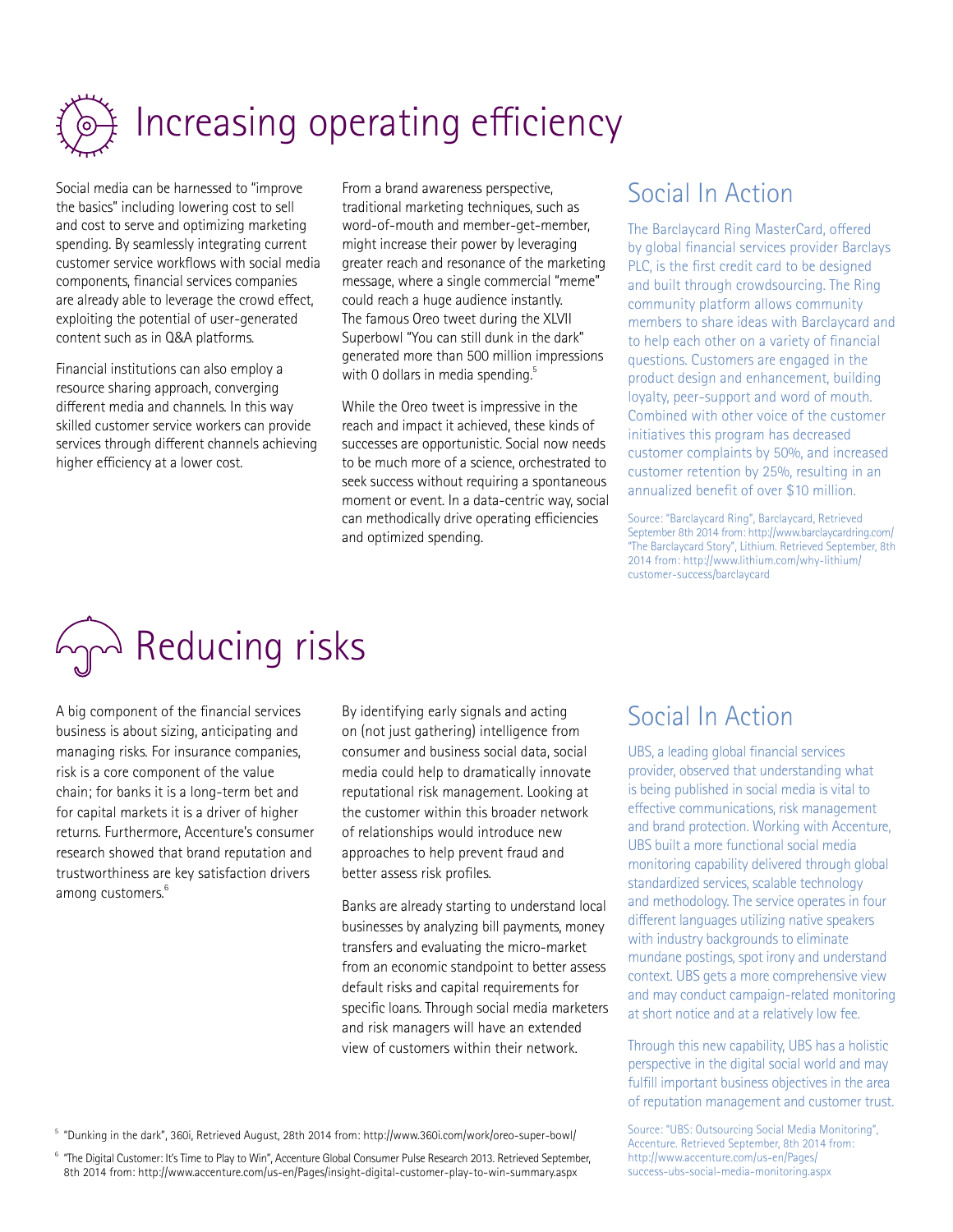# Making social pay

To build the right social media marketing approach, companies have to start by deeply understanding their social media readiness across all aspects of the organization, procedures, processes and technologies. In particular, the organization has to be aligned with the social media marketing strategy and have a group responsible for social media activities.

Procedures have to be adapted to incorporate social media as a possible channel through which the prospect and customer can interact with the organization. Specific processes need to be in place in order to guide the execution across all customer-facing touchpoints. The right technology must be available. Not only specific social media marketing components, but also more traditional components need to be social media "ready".

While every journey will be different, social media pioneers have followed four basic steps to improve the potential of social (Figure 2).

> You **Tube**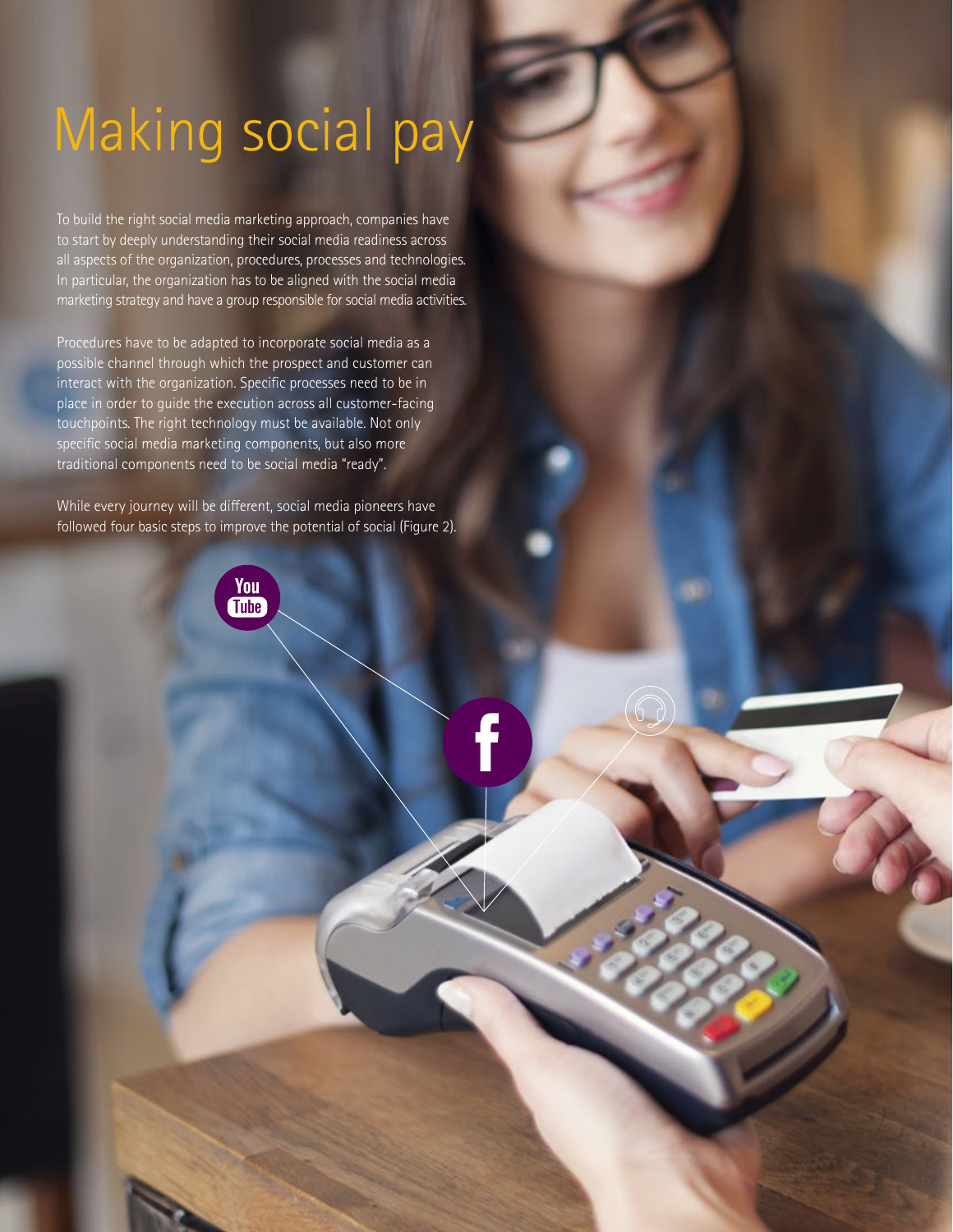## Define

Define the social

## Experiment

Execute the social

## Extend

Add targeted and tactics

## Expand

Transform social media into a new

Defining the social media marketing strategy begins with identification of social media marketing goals, and understanding the brand and product characteristics that can drive value in the social media context. A personalized social media marketing strategy answers four key questions:

- What is the goal?
- Which tactic is more suitable to achieve the selected business results given the company's particular DNA (e.g. brand perception)?
- Who are the target customers/ prospects?
- Through which social media platform?

There are benefits to dipping a the plunge. By experimenting a company reduces IT investment and runs a simple social media marketing pilot to gain the overall marketing organization's buy-in before planning the bigger moves. This could be done based on already available technology or through a managed service approach.

With strong results from the pilot, companies can develop the business case to extend the social media marketing approach. This may involve broadening programs into additional targeted segments, expanding the number of tactics utilized or adding new social channels, depending on the targeted business outcomes the firm is targeting.

Financial services firms should do deep technological due diligence and, based on the defined strategic goal, adapt the social media platform, introducing new components or services available in the market.

When the due diligence is complete, financial institutions can scale their social media marketing strategies and may be able to transform social into a new growth engine. A scaled program has numerous components from listening and planning to engaging and measuring. Key prerequisites for successful expansion include:

- Full-time active social media monitoring is underway and a process is in place to inform strategy and tactics.
- Efficient social processes, policies and actions are aligned to the organization's digital strategy and there is enterprise-level funding and ownership
- There is high engagement and social activity across all desired properties and experiences
- Robust key performance indicators are defined, including both social and business metrics.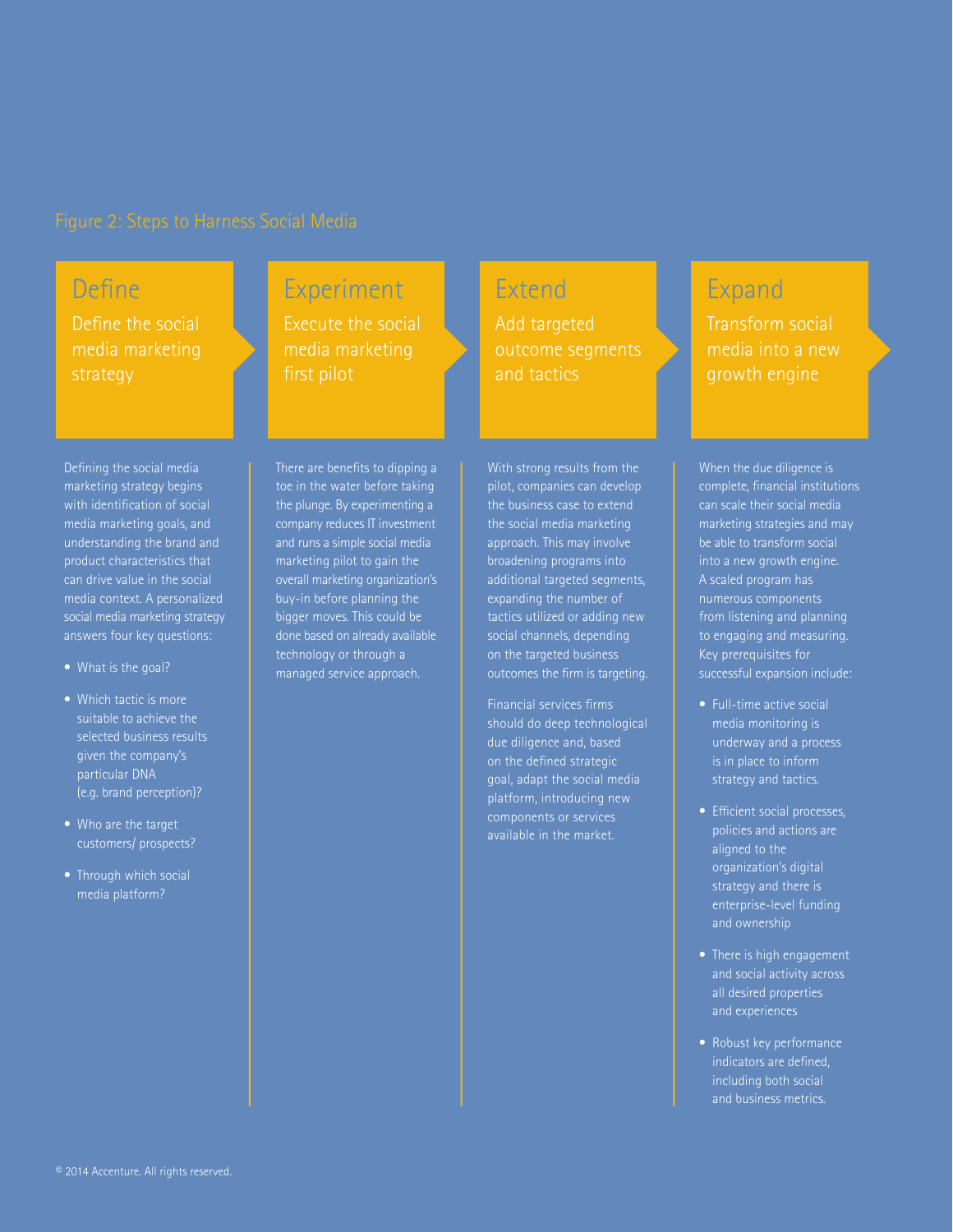# Laying the foundation

Every financial institution has its own business priorities and unique types of customer interactions it wants to conduct. Accenture has identified 11 fundamental social media tactics companies can consider when building personalized customer relationships. Each tactic involves detailed and customized decisionmaking to help achieve the targeted outcome, but the schematic in Figure 3 provides a high level roadmap of the tactics available.

In considering the combination of tactics to deploy, financial services firms should recognize that these tactics don't exist in isolation. Social media marketing must connect to the firm's digital strategy holistically, including mobile apps, website, and email, as well as its customer service channel, to begin to achieve the scale and impact desired. A lack of integration of social channels with established customer interaction channels can result in conflicting messages being sent to consumers and a bumpy, frustrating customer experience.<sup>7</sup>

### Figure 3: Roadmap of Social Media Tactics

| Social Media<br><b>Tactics</b> | Description                                                                                                      | <b>Revenue Growth</b>          |                         |               | Operating<br>Efficiency |            | <b>Risk Mitigation</b>      |              |
|--------------------------------|------------------------------------------------------------------------------------------------------------------|--------------------------------|-------------------------|---------------|-------------------------|------------|-----------------------------|--------------|
|                                |                                                                                                                  | <b>Customer</b><br>Acquisition | <b>Cross</b><br>Selling | Churn<br>Mgmt | Cost to<br>Serve        | Efficiency | <b>Brand</b><br><b>Risk</b> | <b>Fraud</b> |
| Clustering                     | Build communities around interests and hobbies<br>to attract prospects and acquire customers                     |                                |                         |               |                         |            |                             |              |
| Gamification                   | Increase community engagement around products/<br>education content                                              |                                |                         |               |                         |            |                             |              |
| <b>Sales</b>                   | Push personalized offers and transform into a<br>sales engine                                                    |                                |                         |               |                         |            |                             |              |
| Banking<br>platform            | Perform transactions and retrieve product information                                                            |                                |                         |               |                         |            |                             |              |
| Seeding/<br>demand leverage    | Increase social word of mouth, leveraging viral network<br>effects by targeting key community influencers        |                                |                         |               |                         |            |                             |              |
| Listening and<br>monitoring    | Monitor, respond, ask and promote offers                                                                         |                                |                         |               |                         |            |                             |              |
| Crowd sourcing                 | Leverage the communities to foster product and<br>service innovation (feedback management)                       |                                |                         |               |                         |            |                             |              |
| Content                        | Use people as a brand/product advocate<br>(and marketing agency)                                                 |                                |                         |               |                         |            |                             |              |
| <b>Branching</b>               | Complement physical with social presence                                                                         |                                |                         |               |                         |            |                             |              |
| Collaboration                  | Introduce new tools to stimulate internal collaboration<br>and to spread best practices through the organization |                                |                         |               |                         |            |                             |              |
| Customer<br>service            | Add another channel to provide service                                                                           |                                |                         |               |                         |            |                             |              |

For more information, see "Talk With Me not At Me: Playing to Win with Social Media", Accenture, 2014.

Retrieved September, 8th 2014 from: http://www.accenture.com/SiteCollectionDocuments/PDF/Accenture-Playing-Win-Social-Media.pdf.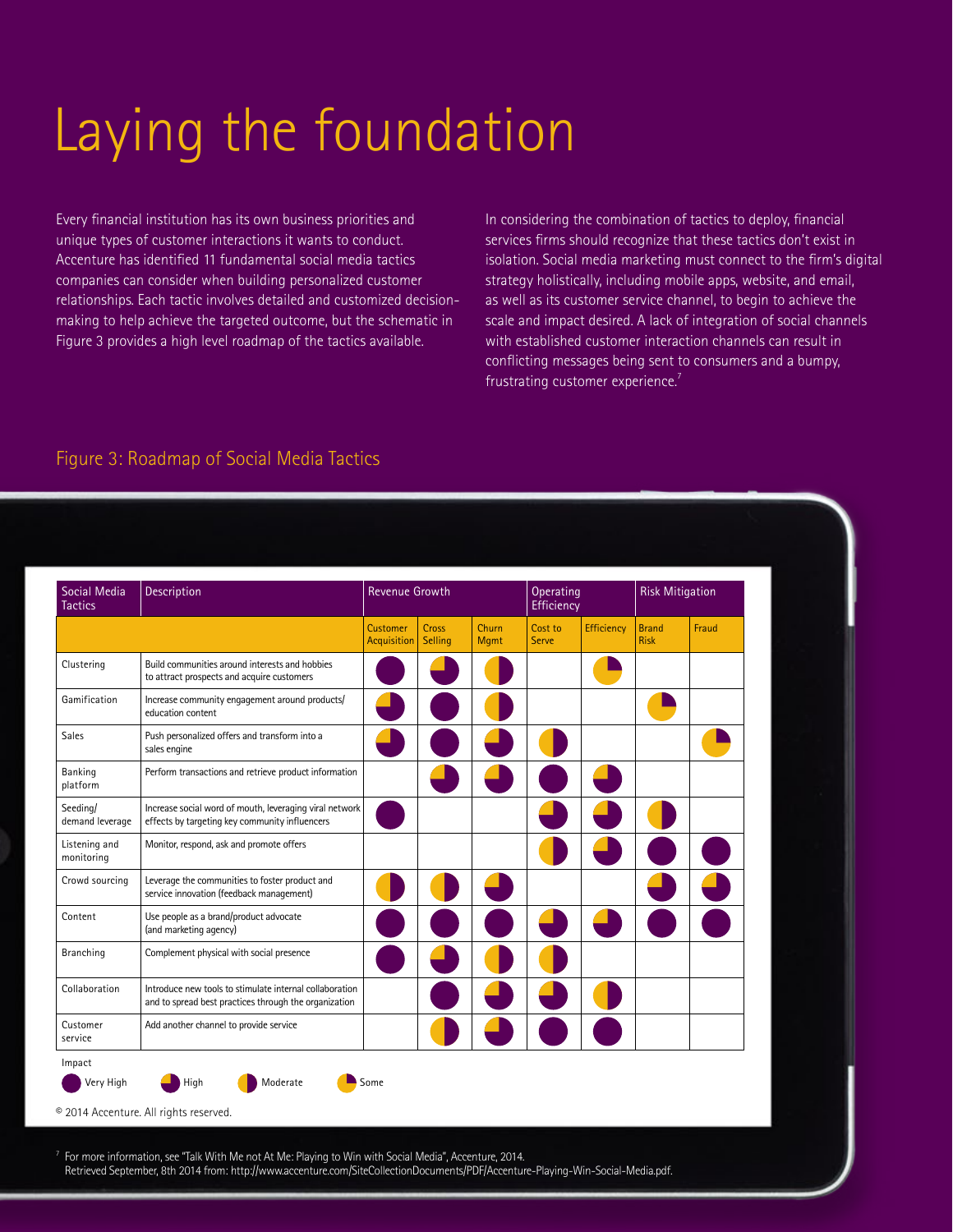# Listen, learn, earn

Social media is in many respects an unstoppable cultural force—ubiquitous and powerful. For financial institutions it has vast potential beyond listening and monitoring. A methodical, data-centered, approach to social media marketing gives financial institutions the opportunity to increase customer acquisition, improve cross selling, drive customer retention, deliver operational efficiency and reduce risk.

But to capture these benefits firms must make social media a comprehensive and integral part of the company's marketing efforts. It begins with determining the appropriate social media marketing strategy based on specific business goals – the target market, tactics and channels. It involves experimenting through pilots. It requires flexing and extending capabilities.

In the words of a senior executive of social media for a major international bank, "One risk is not being open enough to social media, actually knowing its role in business and culture. I still hear stories of executives in the industry not taking social media that seriously—that it's just a 'nice to have.' But there is great power in it. This can be negative, given the speed with which issues spread on social media. But it can also be extremely positive. It can foster better relationships or create additional touchpoints in the digital marketing space."<sup>8</sup> Even more significant, social media can become a new growth engine that is integral to the financial institution's business.

in

 $\overline{Q}$ 

You

<sup>8</sup> "A Comprehensive Approach to Managing Social Media Risk and Compliance", Accenture 2014, http://www.accenture.com/microsites/insight-social-media-risk-management/Pages/index.aspx